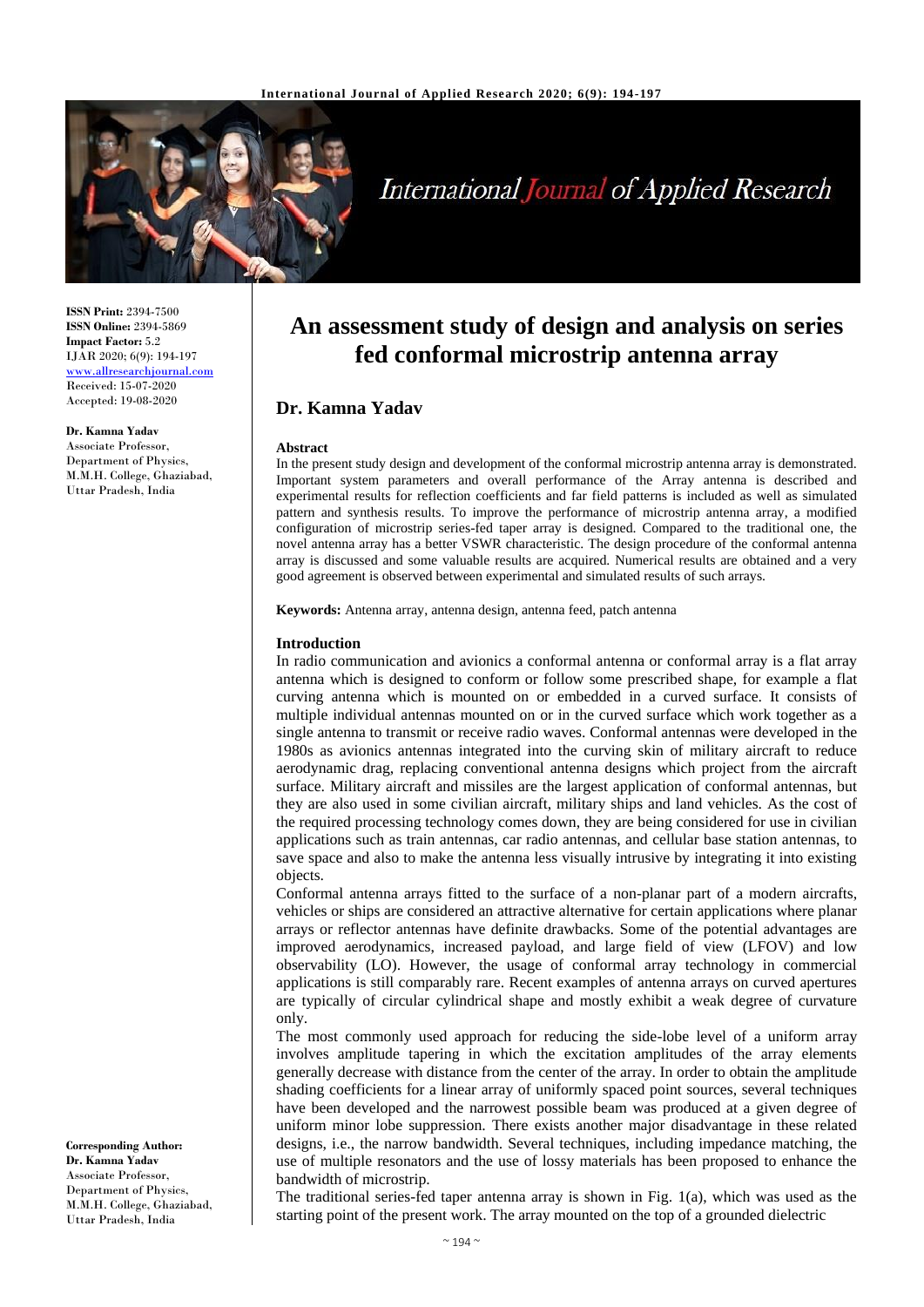substrate of thickness 31mil and a relative dielectric  $constant = 2.2$ . With end fed arrays, the elements nearest the feed couple only a small amount of power and therefore must be fairly narrow. The feed line must be small compared to the narrowest patch. In this case, a 50 ohm line will be used. The line width is 2.42 mm that is considerably smaller.



**Fig 1:** (i) Traditional Taper Antenna Array (ii) Modified Taper Antenna Array



**Fig 2:** (i) Configuration of the Traditional Series-Fed Taper Antenna Array (ii) Configuration of the Novel Series-Fed Taper Antenna Array



**Fig 3:** The S-parameters of the Two Antenna Arrays. (i) S11 of Traditional Series-fed Taper Antenna Array. (ii) S11 of Novel Series-fed Taper Antenna Array

A new configuration of matching feed is proposed which can improve significantly the antenna array performance. In order to improve the performance of microstrip antenna array, a new configuration of microstrip series-fed tapered array is designed. Compared with the traditional one, the novel antenna array has a better VSWR characteristic. The side-lobe level is also reduced by using the tapered structure.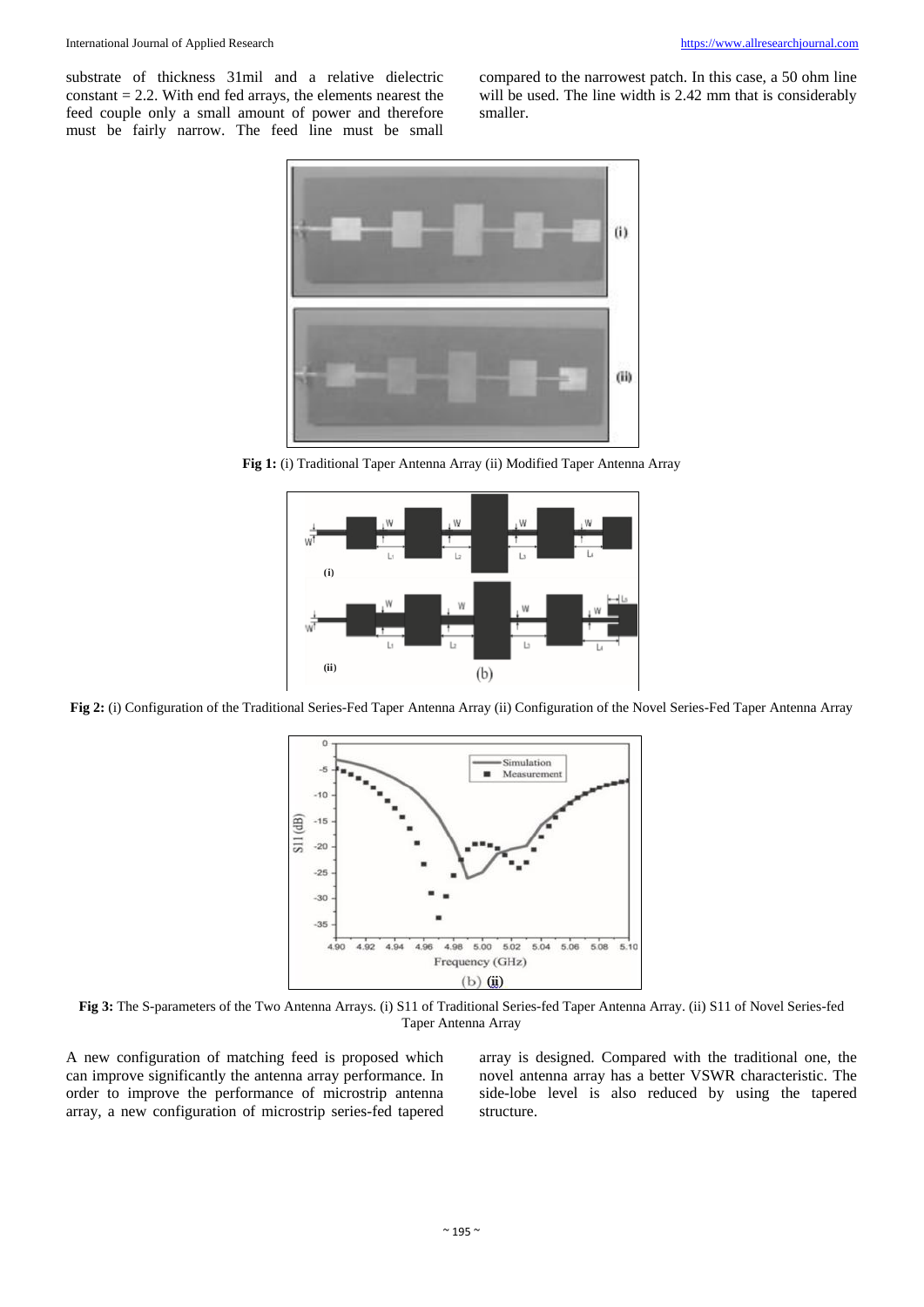

**Fig 4:** The E- and H Plane Radiation Patterns of the Novel Series-Fed Taper Antenna Array. (i) E-plane. (ii) H-plane

#### **Design**

The rectangular array elements are spaced a wavelength apart where the patch and the connecting transmission line are both half wavelength in length. Assuming that the line has a characteristic impedance of Z0, at the design frequency, the radiating element impedance is purely real. Compared with the traditional series-fed antenna array, the terminal element of the array is designed using recessed microstrip-line feed. The circuit consists of shunt impedance, representing the elements, connected together by transmission line segments. According to the equivalent circuit, the total input impedance is determined by the smallest one of the patch elements. At resonance, the input resistance for a patch fed at one edge is usually high, being in the order of 150 to 500. It can be reduced by moving the feed inward toward the center of the patch because input impedance varies approximately as a cosine squared function of the inset distance (which has a maximum at the edge and is zero at the center. When using the recessed feed at the end of the elements, the total input impedance of the array is determined by the terminal element because its input impedance is the smallest one. Here in the proposed array, the terminal input impedance is designed to be 80. Then the total input impedance of the array is nearly 50 and changes slowly as compared with the traditional one. Therefore, it has better VSWR characteristics. For the geometry of the conformal antenna array an elliptical cross section with a large axial ratio  $(a/b = 4)$  and a strong degree of curvature at the center was chosen, such as an antenna

mounted circumferentially around the wing or fin of an aircraft.

#### **Results**

The S-Parameters of the antenna array have been measured using an Agilent E8364B network analyzer. It can be seen that the 10 dB-bandwidth of the antenna elements exceeds 1 GHz ( $\approx$  10%). Compared to the isolated antenna design the resonance frequency is shifted and levels are slightly increased due to multiple imperfect transitions between different lines inside the calibration network. Calculated results of radiation patterns return loss of the microstrip antenna array is shown in Figs. 3-4 and compared with the experimental results. It shows that a reasonable agreement between the designed results and the experimental results of the modified antenna array. To be able to judge the performance of this proposed new antenna array properly, a traditional series fed taper antenna array shown in Fig. 1 (i) is first analyzed (where permittivity 2.2 and thickness of the substrate are 31mil, respectively). Compared to the traditional one, the novel series-fed taper antenna array is also designed, as shown in Fig. 1 (ii).

Finally, E plane the H plane radiation patterns at 5 GHz of the deigned array are shown in Figs. 5 (i) and 5 (ii) Sidelobe level is apparently reduced by using the taper antenna array. Compared with the traditional series-fed taper antenna array, the novel taper antenna array also has a low side-lobe level (dB) and it also exhibits a good radiation characteristic.



**Fig 5:** The Measured (i) VSWR (ii) E Plane and (iii) H Plane Radiation Pattern of Conformal Microstrip Antenna Array